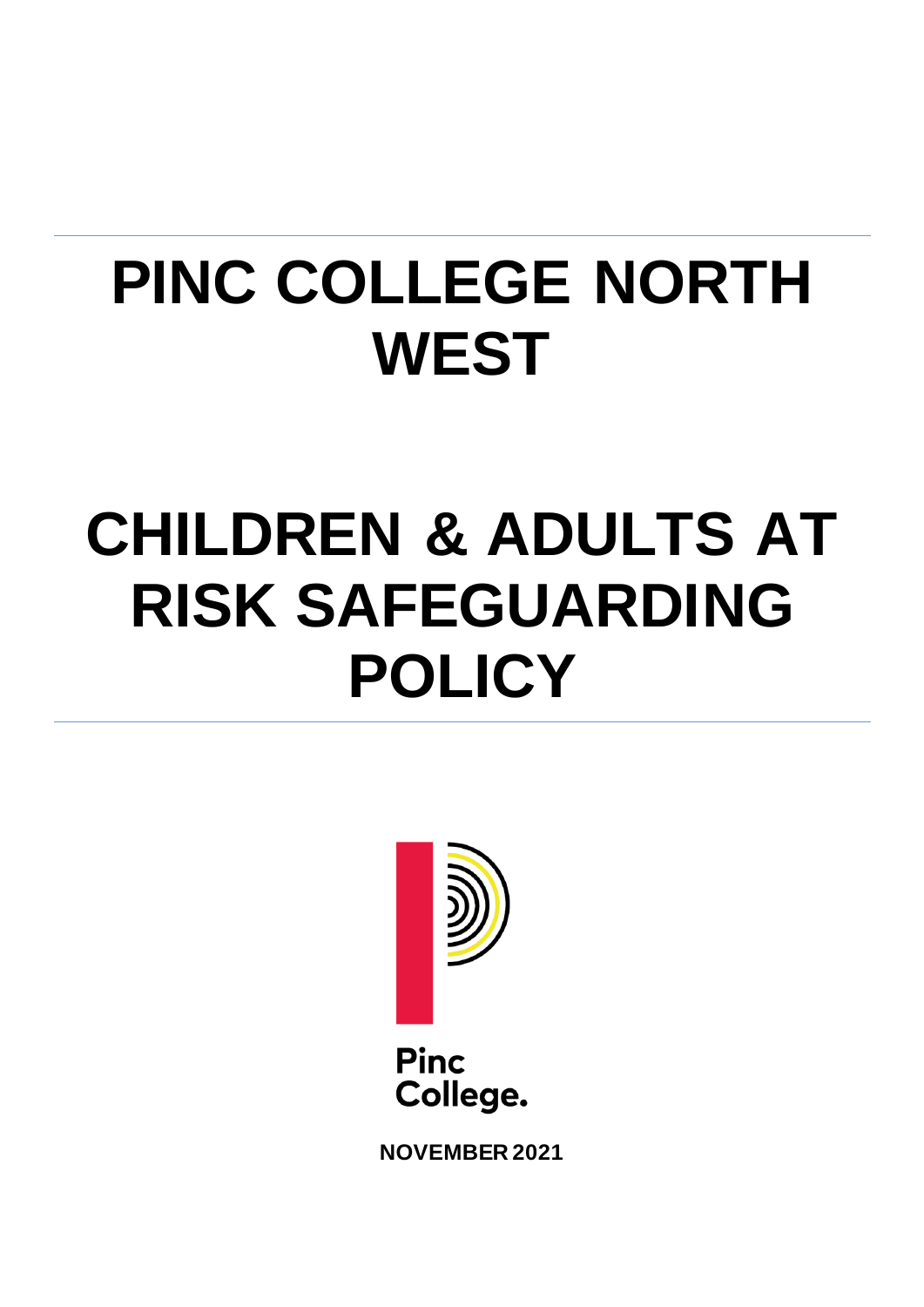

# **CONTENTS**

**Scope**

**Our Values**

**Principles**

**Equality Statement**

**Risk Assessment**

**Outcomes**

**The Care Act 2014**

**Statutory Framework**

**Vulnerable Student**

**Definitions**

**Prevent Duty**

**Specific Safeguarding Issues**

**Self-Harm**

**On-Line Safety**

**Distance Learning and Acceptable Contact on Social Media**

**Pastoral Care**

**Roles and Responsibilities**

**Procedure**

**Allegations Against Team Members**

**Notifying DBS If The Abuse Relates To A Member Of Staff**

**Confidentiality**

**Safeguarding Recording**

**Partnership and Information Sharing**

**Contact Details**

November 2021 1 V3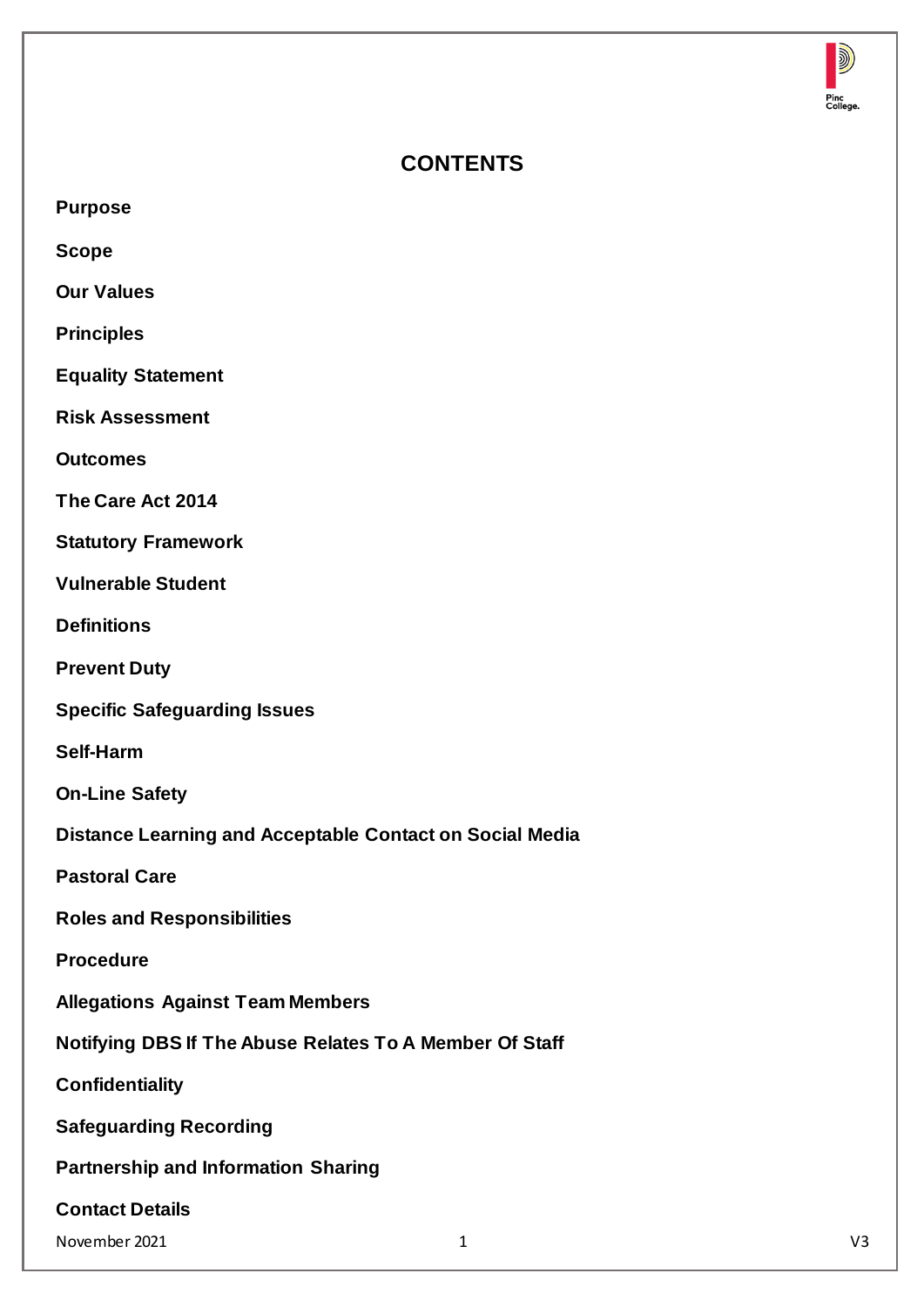

# **PURPOSE**

This policy provides guidance and instructions to all members of the College team, governors, sub-contractors, and contractors to ensure the commitment of Pinc College North West (The College) to safeguarding and promoting the welfare of young people and vulnerable adults. If any form of abuse is suspected or if a person is identified as being vulnerable to being drawn into terrorism-related activity, appropriate action will be taken. The College requires all team members to share this commitment.

The College has several campuses that provide appropriate, challenging, and meaningful study programmes, to increase employability skills. This policy relates to safeguarding across all aspects of the work of the College and its campuses.

Any reference to the College 'team' in this policy means all staff, governors, volunteers, visitors, and contractors to the organisation with direct contact with students, regardless of position, role or responsibilities. This policy is mandatory for all the afore stated.

## **SCOPE**

This policy deals with the protection of young people and all adults at risk. Throughout this policy reference is made to young people. This means all students aged 16-25 enrolled at the College.

A child is someone under the age of 18. An adult at risk is someone over the age of 18 and a person who may need community care services by reason of mental or other disability, age or illness; and who is or may be unable to take care of themselves, or unable to protect themselves against harm or exploitation.

Students under the age of 18 attending the college are recognised as children, in line with Safeguarding children legislation. Students over the age of 18 are recognised as adults, in line with Safeguarding adults' legislation

## **OUR VALUES**

To be Respectful, Responsible, Safe and Kind, are at the core of our values. They are reflective of expected behaviours and set the foundation upon which the College builds its culture.

## **PRINCIPLES**

The College recognises that safeguarding and promoting the welfare of children and adults at risk is everyone's responsibility, and that the best interests of the student must be paramount. We believe that not only do we have a statutory duty to ensure that we safeguard and promote the welfare of young people and adults at risk of harm in our care, but also a moral duty. We adopt a student-centred approach which operates in the best interests of each student. The policy and procedures focus on how we recruit and train our team, support our students, make referrals, and deal effectively with allegations against any member of the College team. It incorporates a wide range of risks we need to safeguard against, including those related to the prevention of violent extremism.

To achieve this, the policy and procedure is reviewed annually to:

- Raise awareness of issues relating to the welfare of young people and adults at risk and the promotion of a safe environment for them to learn within the College
- Aid the identification of young people and adults at risk of significant harm, providing procedures for reporting concerns

November 2021 2 V3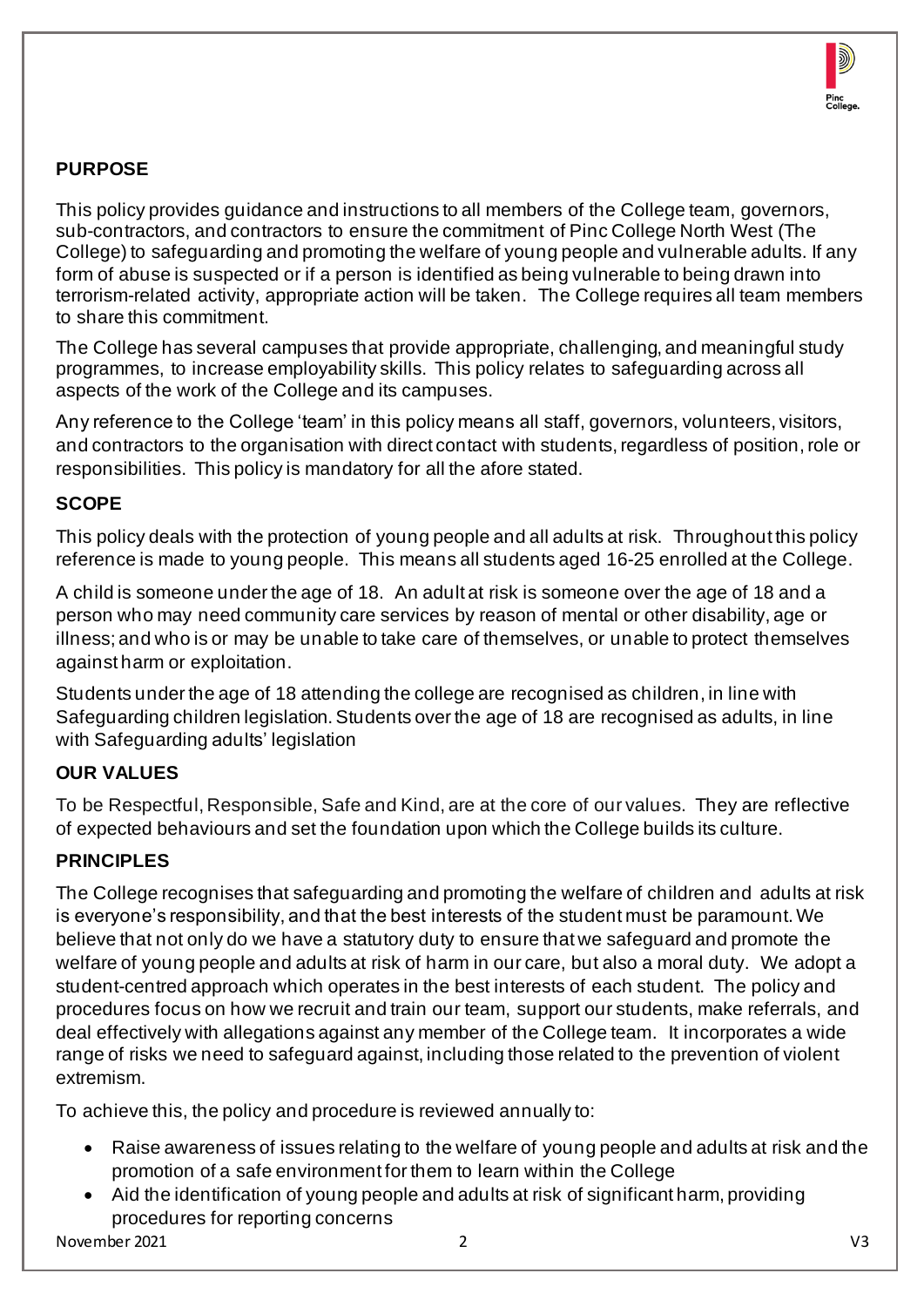

- Establish procedures for reporting and dealing with allegations of abuse against members of the College team
- Have in place a safer recruitment policy
- Respond to the safe recruitment to the team.

All of the College team will receive appropriate training in order to familiarise them with the College's Safeguarding Policy and Procedure, relevant statutory guidance, the safeguarding issues, and their responsibilities therein.

All team members undertake mandatory Safeguarding and Prevent training (to include Keeping Children Safe in Education 2021) as part of their induction process and continual professional development (CPD) on an annual basis. Relevant team members also undertake safer recruitment training.

## **EQUALITY STATEMENT**

The College will make sure that all students have the same protection regardless of age, disability, gender, racial heritage, religious belief, sexual orientation, or identity. The College is committed to anti-discriminatory practice and recognises the additional needs of young adults from minority ethnic groups and those with learning disabilities and/or difficulties and the barriers they may face, especially around communication.

## **RISK ASSESSMENT**

Should this policy and associated procedure be ignored or disregarded, the possible outcomes are:

- For children and adults at risk of abuse or neglect they may be placed at further risk of harm and neglect
- For may be subject to inquiry, investigation internally or externally for failing to take appropriate steps, internally may then be subject to a disciplinary process.
- For the Alerting Managers, the Campus Lead and Board of Governors possible inquiry and report from regulators or recommendation from local authorities to regulators.
- For the College possible risk of public scrutiny and ultimately risk of prosecution and/or additional inspections from regulators and ultimately deregistration.

All of the above can lead to negative media attention and damage to the reputation of the College.

## **OUTCOMES**

Because of this policy and its procedures being followed:

- Students at risk will be better protected from the impact of abuse or neglect
- all persons detailed in the 'scope' (above) will take the necessary steps to safeguard and protect the rights of adults with students at the College
- statutory agencies will be contacted where appropriate.

## **THE CARE ACT 2014**

The Care Act 2014 places specific safeguarding duties with regard to an adult who has need for care and support and is experiencing or at risk of abuse or neglect. Because of those needs the adult is unable to protect themselves from either the risk, or the experience, of abuse or neglect.

## **STATUTORY FRAMEWORK**

November 2021 3 V3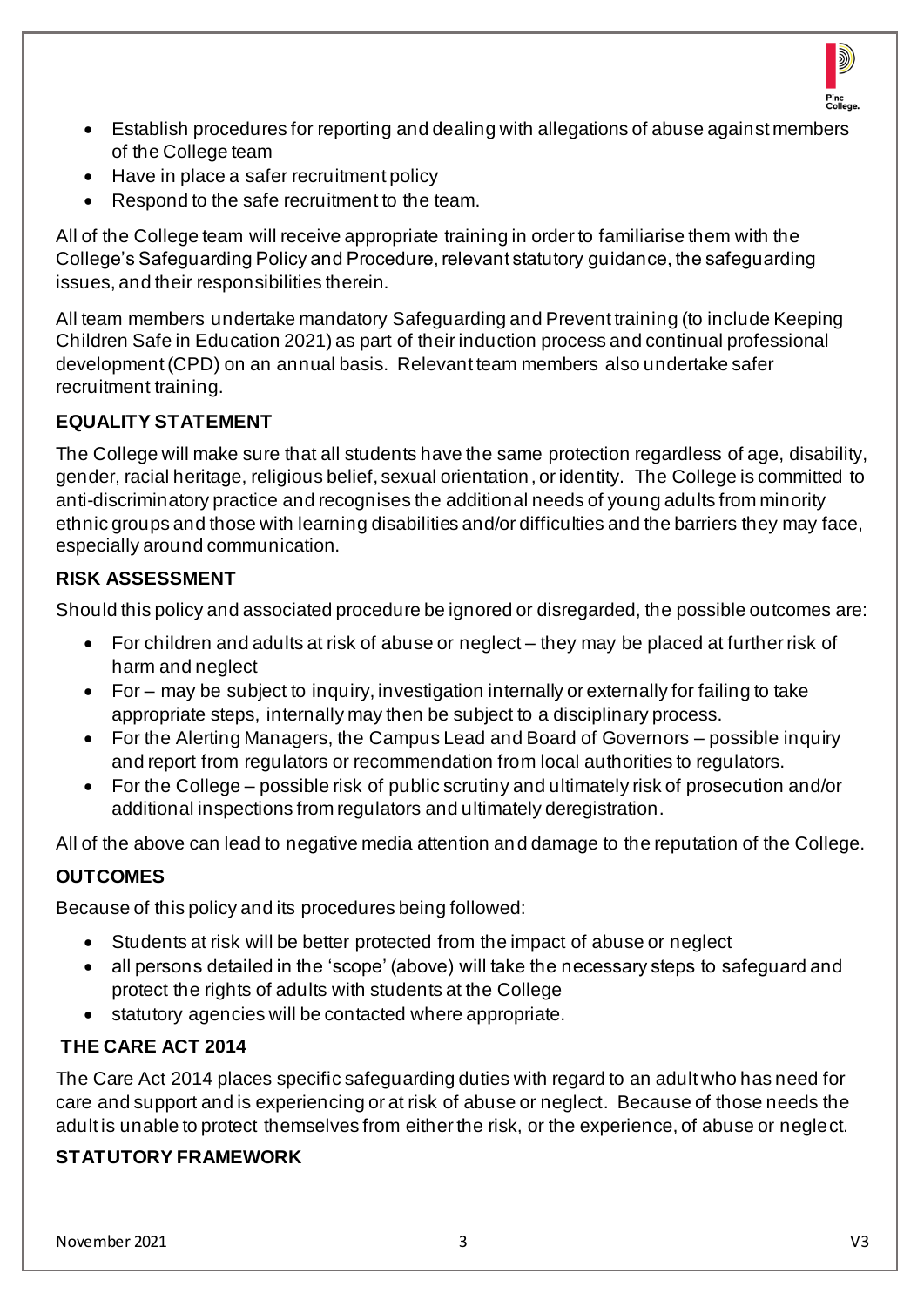

The College aims to meet all relevant legislative requirements and good practice in safeguarding. There are a number of statutory regulations which place a responsibility on the College to protect children and adults at risk.

This statutory framework includes:

- Keeping Children Safe in Education 2021, Working Together to Safeguarding Children 2018, the Safeguarding Vulnerable Groups Act 2006, The Protections of Freedom Act 2012 and the Prevent Duty Guidance are the key documents upon which this policy is based
- Prevent Duty Guidance for Further Education Institutions in England and Wales July 2015
- The Children Act 2004, which is fundamental to professionals working with children and young people in the UK
- The Protection of Children Act 1999 requires employers to carry out Criminal Record Checks before employees are allowed to come into contact with children
- The Education Act 2002 requires that governing bodies of FE providers have a statutory duty to make arrangements to safeguard and promote the welfare of children and young people
- The Sexual Offences Act 2003 makes it is an offence for a person over 18 (e.g. a lecturer/teacher or other member of the College team ) to have a sexual relationship with a child under 18 where that person is in a position of trust in respect of that child, even if th e relationship is consensual. This applies where the child is in full-time education and the person works in the same establishment as the child, even if s/he does not teach
- The Safeguarding Vulnerable Groups Act 2006 which sets out the type of activity in relation to children and adults at risk for which employers and individuals will be subject
- The Protection of Freedoms Act 2012 which changed the definition of Regulated Activity including who is eligible for a barred list check
- The Equality Act 2015
- The Mental Capacity Act 2005
- SEN Code of Practice 2015

## **VULNERABLE STUDENT**

A vulnerable student may be identified as a person who:

- Is a Looked After Child
- Is a care leaver
- Is a young carer
- Has learning difficulties or disabilities
- Has mental health difficulties (e.g. dementia, personality and eating disorders)
- Has general welfare concerns
- Has a physical or sensory disability
- Has been involved in substance or alcohol misuse
- Has suffered from domestic violence
- Has social or emotional developmental needs
- Has a criminal conviction
- Has a language barrier.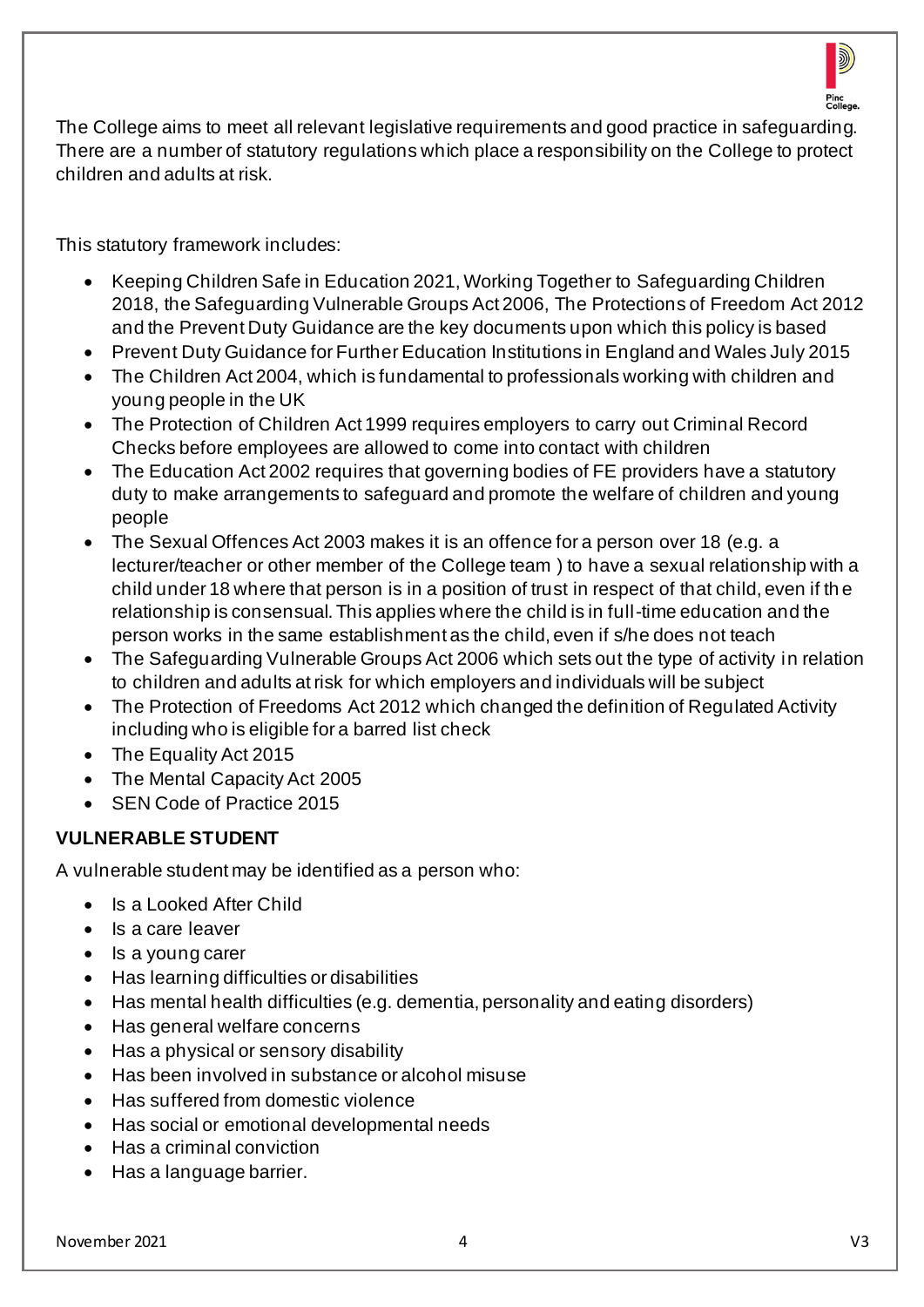

All students attending the College are classed as vulnerable students. Most students aged 16-18 and all students over the age of 19 have an EHC Plan which sets out their education, health, and care needs.

#### **DEFINITIONS**

#### *Safeguarding*

The term 'safeguarding young people and adults at risk' covers both reactive adult/child protection and a preventative approach to keeping young people and adults at risk safe.

Safeguarding and promoting the welfare of children is defined as: protecting them from maltreatment; preventing impairment of children's health or development; ensuring that children grow up in circumstances consistent with the provision of safe and effective care; and taking action to enable all children to have the best outcomes.

Safeguarding Adults at risk of abuse or neglect**:** means protecting an adult's right to live in safety, free from abuse or neglect, while at the same time making sure that the adult's wellbeing is promoted including, where appropriate, having regard to their views, wishes, feelings and beliefs in deciding on any action.

#### *Abuse*

Abuse is the misuse of power, trust, respect, control and/or authority; it is a violation of a person's human and civil rights by any other person or persons.

## *Physical Abuse*

This may involve hitting, shaking, throwing, poisoning, burning, scalding, misuse of medication, inappropriate use of restraint, drowning or suffocating. It may be done deliberately or recklessly, or be the result of a deliberate failure to prevent injury occurring. Physical harm may also be caused when a parent or carer fabricates the symptoms of, or deliberately induces, illness in a child.

A child or adult at risk going missing from education is a potential indicator of abuse or neglect. Staff should follow the procedures for dealing with children and adults at risk that go missing from education, particularly on repeat occasions, to help identify the risk of abuse and neglect, including sexual exploitation, and to help prevent the risks of their going missing in future.

#### *Neglect*

Neglect is the persistent or severe failure to meet a child, or adult at risk's physical and/or psychological needs which can result in serious impairment of the health or development of the individual. It may also include neglect of, or unresponsiveness to, a child or adult at risk's basic emotional needs

## *Self-Neglect*

a condition affecting behaviour, where the individual refuses to attend to their personal care and hygiene, their environment or even refusal of care services offered to them.

## *Sexual Abuse and Exploitation*

November 2021 5 V3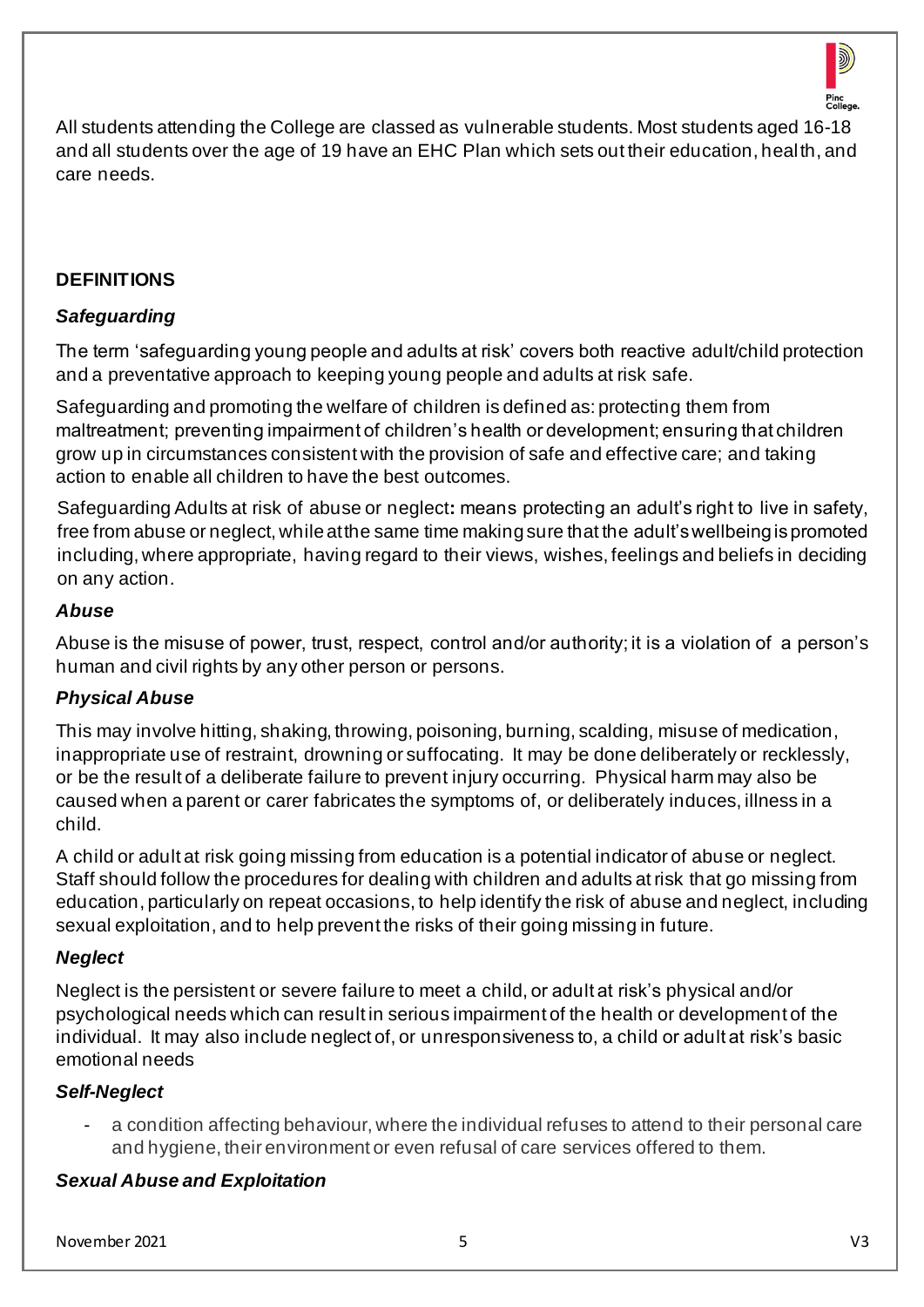

Sexual abuse involves a child, or adult at risk being forced or coerced into participating in or watching sexual activity. It is not necessary for the childor adult at risk to be aware that the activity is sexual, and the apparent consent of the child or adult at risk is irrelevant. Sexual exploitation involves varying degrees of coercion, intimidation or enticement, including unwanted pressure from peers to have sex, sexual bullying including cyberbullying and grooming.

#### *Emotional Abuse*

Emotional abuse occurs where there is persistent emotional ill treatment or rejection. It causes severe and adverse effects on the child and adultat risk's behaviour and emotional development, resulting in low self-worth. Some level of emotional abuse is present in all forms of abuse. This would include potentially abusive or offensive cyber-bullying through electronic communications.

#### *Financial Abuse*

Where financial abuse occurs, the victim does not always realise that it is abuse. It can be in the form of asking for money to be your friend, stealing your belongings, taking someone's pension, or just the constant borrowing of money and never returning it.

#### *Significant Harm*

Some children may be in need because they are suffering or likely to suffer significant harm. The Children Act 2014 section 47 (1) introduced the concept of significant harm as the threshold that justifies compulsory intervention in family life in the best interest of the children.

#### *Honour-based Violence*

Honour-based violence (HBV) encompasses crimes which have been committed to protect or defend the honour of the family and/or community, including Female Genital Mutilation (FGM), forced marriage and practices such as breast ironing. All forms of so-called HBV are abuse and should be handled and escalated as such.

#### *FGM mandatory reporting duty*

From October 2015, the FGM Act 2003 (as amended by section 74 of the Serious Crime Act 2015) introduced a mandatory reporting duty for all regulated health and social care professionals and teachers in England and Wales.

Professionals must make a report to the police, if, in the course of their duties:

- They are informed by a girl under the age of 18 that she has undergone an act of FGM.
- They observe physical signs that an act of FGM may have been carried out on a girl under the age of 18.

#### *Forced Marriage*

Forced marriage is a term used to describe a marriage in which one or both of the parties is married without his or her consent or against his or her will. A forced marriage differs from an arranged marriage, in which both parties' consent to the assistance of their parents or a third party (such as a matchmaker) in identifying a spouse.

#### *Peer on Peer Abuse*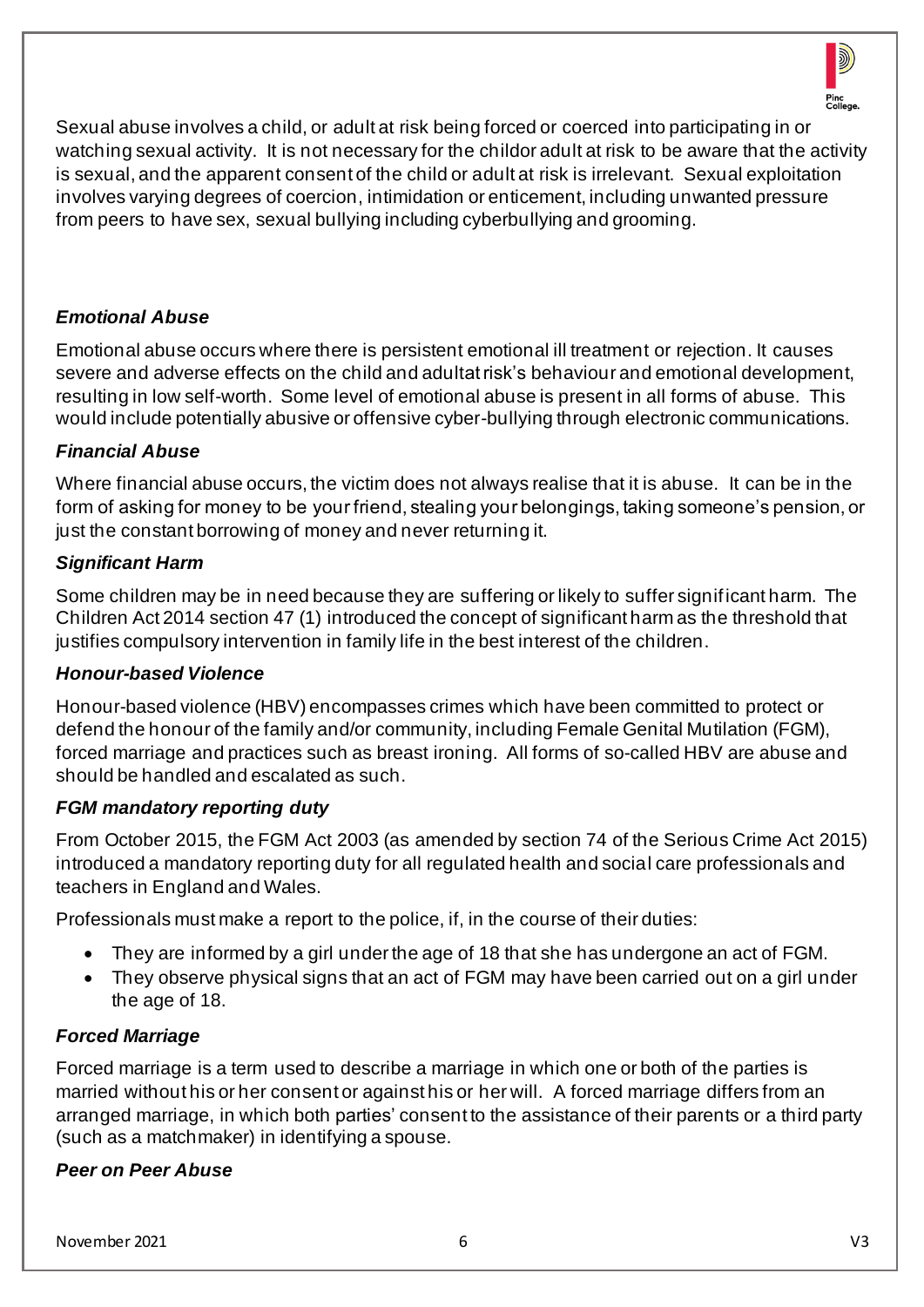

Peer on peer abuse is a significant issue. It must never be tolerated, dismissed or ignored. Whilst it is clear that peer on peer abuse disproportionately affects females and the College has appropriate support mechanisms in place. However, males, LGBTQ and SEND students will also be affected by this issue and team members must be aware of this and prepared to act accordingly. Peer on peer abuse will be minimised through the vigilance and awareness of the team to recognise and identify where such abuse is occurring, and to act swiftly to ensure its curtailment.

## **PREVENT DUTY**

In line with the Prevent Duty Guidance for Further Education Institutions in England and Wales (2015), protecting students from the risk of radicalisation is part of the Colleges' wider safeguarding duties and is similar in nature to protecting children and adults at risk from other forms of harm and abuse. Students may be identified as vulnerable to radicalisation at any time during their programme of study based on behaviour. The Channel framework of indicators which may provide triggers leading to engagement with a group, cause or ideology associated with terrorism may include:

- Feelings of grievance and injustice
- Feeling under threat
- A need for identity, meaning and belonging
- A desire for status
- A desire for excitement and adventure
- A need to dominate and control others
- Susceptibility to indoctrination
- A desire for political or moral change
- Opportunistic involvement
- Family or friend's involvement in extremism
- Being at a transitional time of life
- Being influenced or controlled by a group
- Relevant mental health issues

Statutory Prevent Guidance for Further Education (2015) summarises the requirements in terms of the following key areas:

- external speakers and events
- partnerships
- risk assessment and action plan
- College team and student training
- welfare and pastoral care and IT Policies.

*Radicalisation* refers to the process by which a person comes to support terrorism or other forms of extremism.

**Extremism** is vocal or active opposition to fundamental British values, including democracy, the rule of law, individual liberty and mutual respect and tolerance of different faiths and beliefs.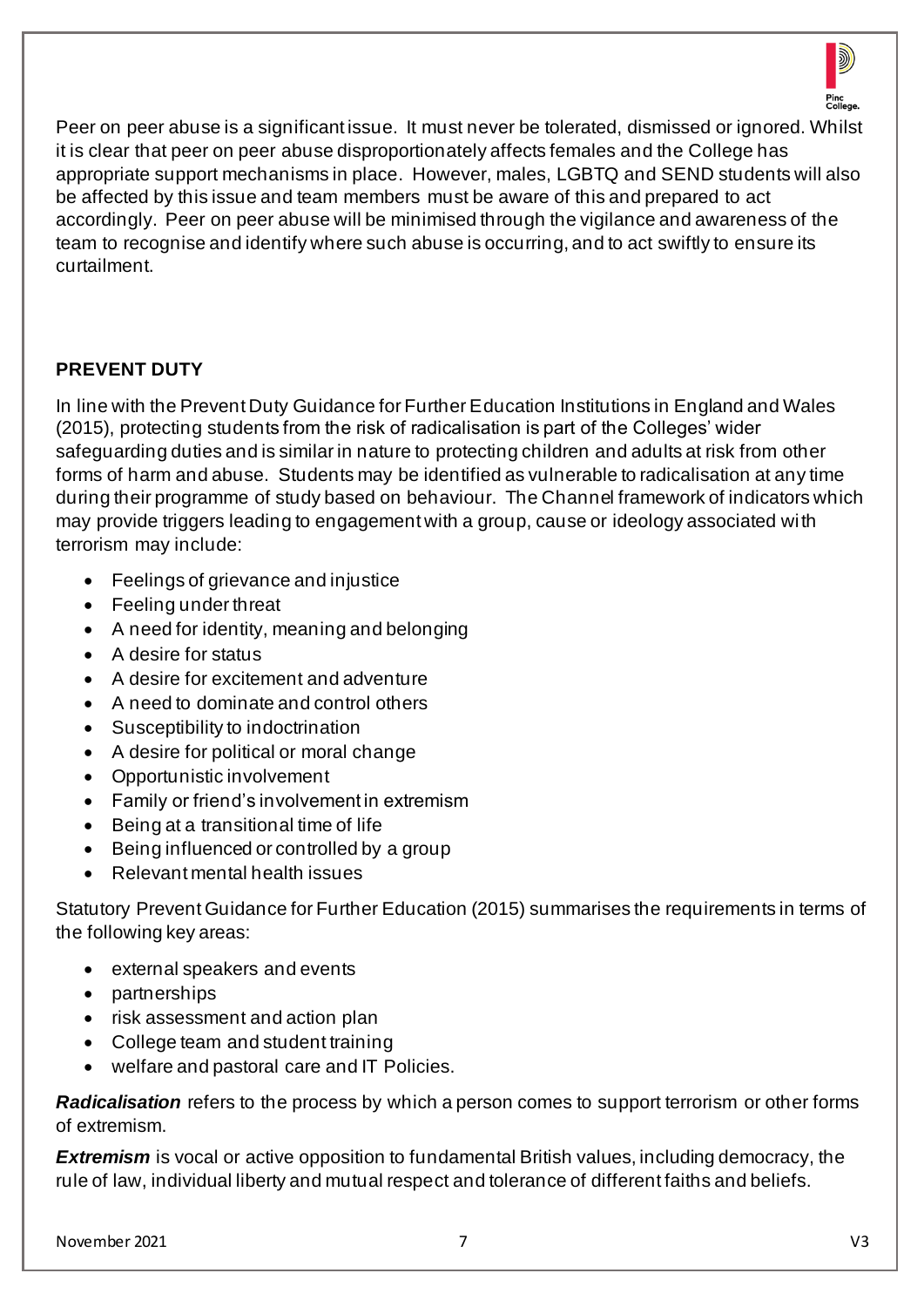

During the process of radicalisation, it is possible to intervene to prevent vulnerable people being radicalised.

The College will work in partnership with the Prevent Programme Co-ordinators in each of the Local Authorities where a campus is located, to ensure it is responding to this duty and their guidance.

All College team members, visitors, contractors, and students on placement, are required to be able to identify and report instances where they believe a student may be at risk of harm or neglect including any harm through extremism or radicalisation to the Designated Safeguarding Lead (DSL) or Deputy Safeguarding Leads (DSL). All students will be given information about radicalisation and extremism, they will have a safe place to discuss the risk relating to their communities and they will know where to go to ask for help.

Under the Prevent Duty, safeguarding leads will be trained to recognise when it is appropriate to make a referral to the Channel Programme to support students who may be vulnerable to such influences and where we believe a student is being directly influenced by extremist materials or influences. It is unacceptable to download or transmit any material which might reasonably be considered obscene, abusive, sexist, racist, defamatory, related to violent extremism or terrorism or which is intended to annoy, harass, or intimidate another person. This also applies to use of social media systems accessed from College systems. The College has systems for assessing and rating risks. Risk assessments are carried out for planned events, including off site events, external visitors and speakers to mitigate any risk and clearly set out what is required for any event to proceed.

We will ensure this through our vision, values, rules, diverse curriculum, and teaching, promoting tolerance and respect for all cultures, faiths and lifestyles.

We will also ensure that:

- Staff understand the issues of radicalisation, can recognise the signs of
- vulnerability or radicalisation and know how to refer their concerns
- Staff respond to preventing radicalisation on a day-to-day basis
- All staff conduct is consistent with preventing radicalisation We work with
- partners, including local authority and police and make referrals where
- appropriate to agencies regarding concerns about radicalisation
- The College curriculum and teaching staff address the issues involved in
- radicalisation.

#### **SPECIFIC SAFEGUARDING ISSUES**

Together with the above, all team members should have awareness of the following specific safeguarding issues and of the legislative duty in relation to these concerns:

All disclosures will be recorded and reviewed termly by the DSL and Deputy DSL. These will be included in the termly Safeguarding Report for the College Board to ensure appropriate support mechanisms are in place for both victims and perpetrators.

Cases of students hurting other students will be managed in line with the following policies:

- Anti-Bullying Policy
- Positive Student Behaviour and Management Policy

Safeguarding Policy and Procedures take precedent where the alleged behaviour:

November 2021 8 V3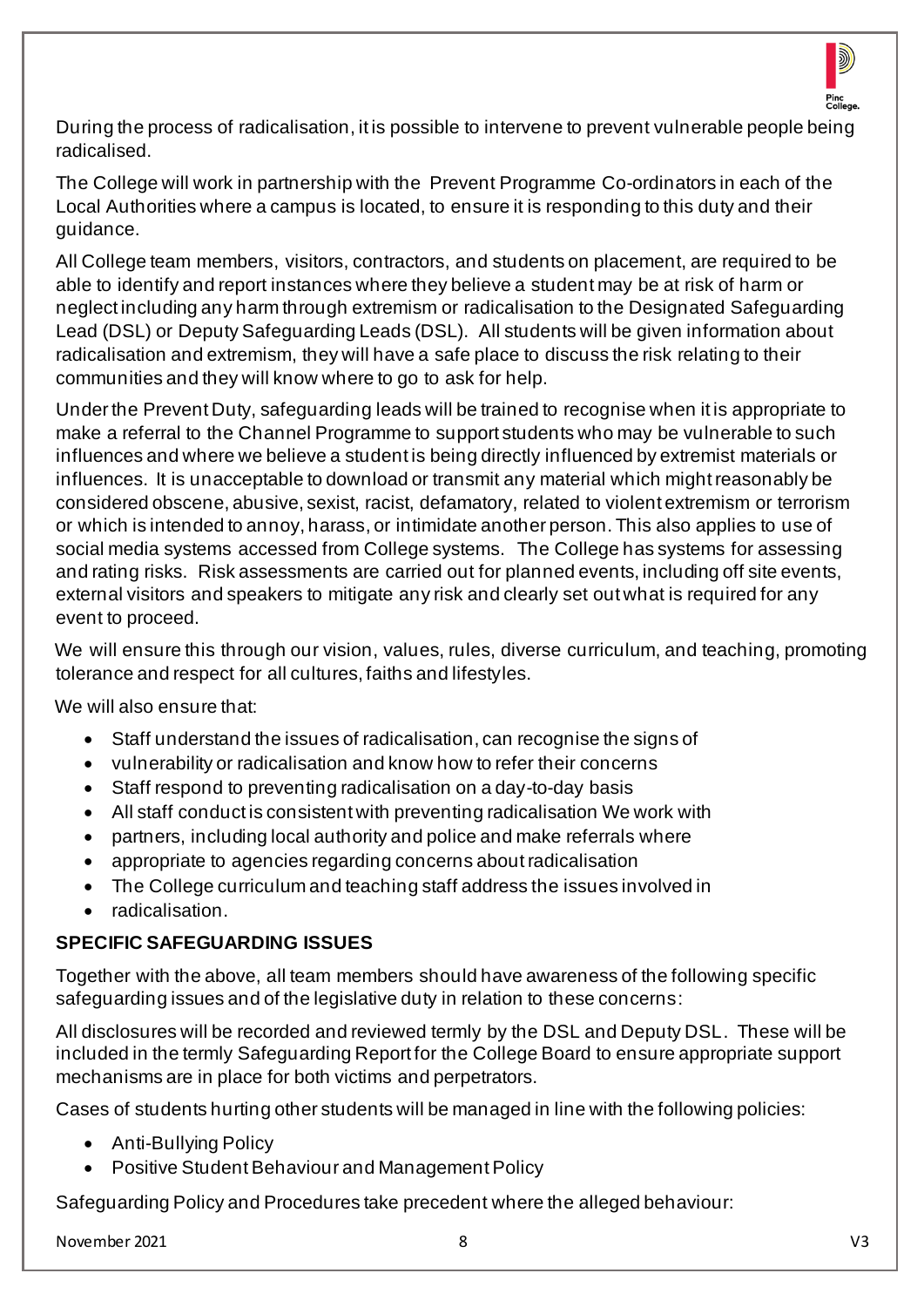

- is serious, and potentially a criminal offence
- could put students at the College at risk
- involves students being forced to use drugs or alcohol
- involves sexual exploitation, sexual abuse or sexual harassment, such as indecent exposure, sexual assault, or sexually inappropriate pictures or videos (including sexting)

Risks of peer-on-peer abuse will be managed by:

- challenging any derogatory or sexualised language or behaviour, in cluding requesting or sending sexual images
- being vigilant to issues that particularly affect different genders
- direct instruction within the curriculum to develop understanding of appropriate behaviour and consent
- ensuring students know they can talk to any team member confidentially
- ensuring the team are trained to understand that a student harming a student could be a sign that the student is being abused themselves, and that this would fall under the scope of this policy.

*Sexting* - if any team members are aware of an incident involving sexting (also known as 'youth produced sexual imagery'), they must report it to the DSL immediately. Staff must not

- view, download or share the imagery, or ask a student to share or download it
- delete the imagery or ask the student to delete it
- ask the student(s) who are involved in the incident to disclose information regarding the imagery (this is the DSL's responsibility)
- share information about the incident with other members of the team, the student(s) it involves or their, or other, parents and/or carers
- say or do anything to blame or shame any young people involved

The College team member should explain that they need to report the incident and reassure the student that they will receive support and help from the DSL.

## *Child on child sexual violence and sexual harassment*

Where any reports are made of child on child sexual violence or sexual harassment these must be dealt with seriously and quickly. Where such an allegation is made, the DSL will conduct a thorough risk assessment that considers:

- The victim, especially their protection and support
- The alleged perpetrator: and
- All the other students (and, if appropriate, team members) at the College, especially any actions that are appropriate to protect them.

Allegations and the investigation will be recorded. Any subsequent risk assessment will be communicated to all team members that are required to know. Both victim and (alleged) perpetrator will receive appropriate support mechanisms from the College on a case by case basis.

## *Consensual and non-consensual sharing of indecent images and videos*

The College will ensure that the team are aware to treat the consensual and non-consensual sharing of nude and semi-nude images and/or videos (also known as sexting or youth produced

November 2021 9 V3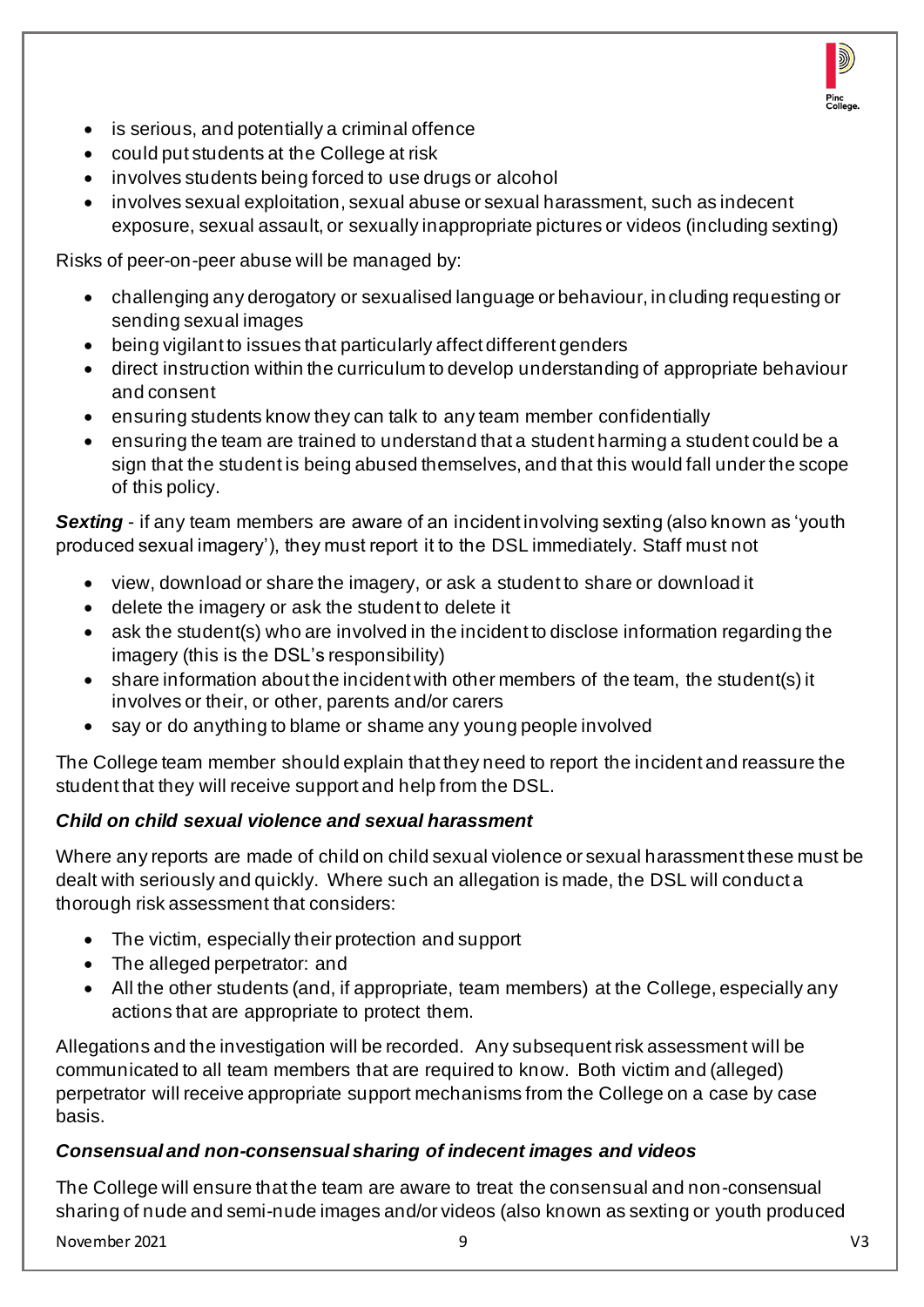

sexual images) as a safeguarding concern. Staff will receive appropriate training around how to deal with instances of sharing nudes and semi-nudes in the College community, including understanding motivations, assessing risks posed to learners depicted in the images, and how and when to report instances of this behaviour. Staff will be aware that creating, possessing, and distributing indecent imagery of learners is a criminal offence, regardless of whether the imagery is created, possessed, and distributed by the individual depicted; however, staff will ensure that learners are not unnecessarily criminalised. Where a member of staff becomes aware of an incidence of sharing nudes and/or semi-nudes, they will refer this to the DSL/Deputy as soon as possible. Where a student confides in a team member about the circulation of indecent imagery, depicting them or someone else, the team member will:

- Refrain from viewing, copy, printing, sharing, storing or saving the imagery.
- Tell the DSL immediately if they accidentally view an indecent image and seek support.
- Explain to the student that the incident will need to be reported.
- Respond positively to the student without blaming or shaming anyone involved, and reassuring them that they can receive support from the DSL.
- Report the incident to the DSL. The DSL will attempt to understand what the image contains without viewing it and the context surrounding its creation and distribution – they will categorise the incident into one of two categories:
- Aggravated: incidents which involve additional or abusive elements beyond the creation and distribution of indecent images of students, including where there is an adult involved, where there is an intent to harm the student depicted, or where the images are used recklessly.
- Experimental: incidents involving the creation and distribution of indecent images of students where there is no adult involvement or apparent intent to cause harm or embarrassment to the student. For there to be a good and clear reason to view imagery, the DSL would need to be satisfied that this action is:
	- o The only way to decide about whether to involve other agencies because it is not possible to establish the facts, e.g., the contents of the imagery, from the student(s) involved.
	- o Necessary to report it to a website, app or suitable reporting agency to have the image taken down, or to support the student or their parent in making a report.
	- $\circ$  Unavoidable because the student has presented the image directly to a staff member or the image has been found on a college device or your College network.
- Where it is necessary to view the imagery, e.g., if this is the only way to decide about whether to inform other agencies, the DSL should:
	- $\circ$  Never copy, print, share, store or save them as this is illegal if this has already happened, contact the local police for advice and to explain the circumstances.
	- o Discuss the decision with the Executive College Lead or Campus Lead (deputy).
	- o Make sure viewing is undertaken by the DSL or a deputy DSL with delegated authority from the Executive College Lead.
	- o Make sure viewing takes place with another member of staff present in the room, ideally the Executive College Lead or Campus Lead. This staff member does not need to view the images.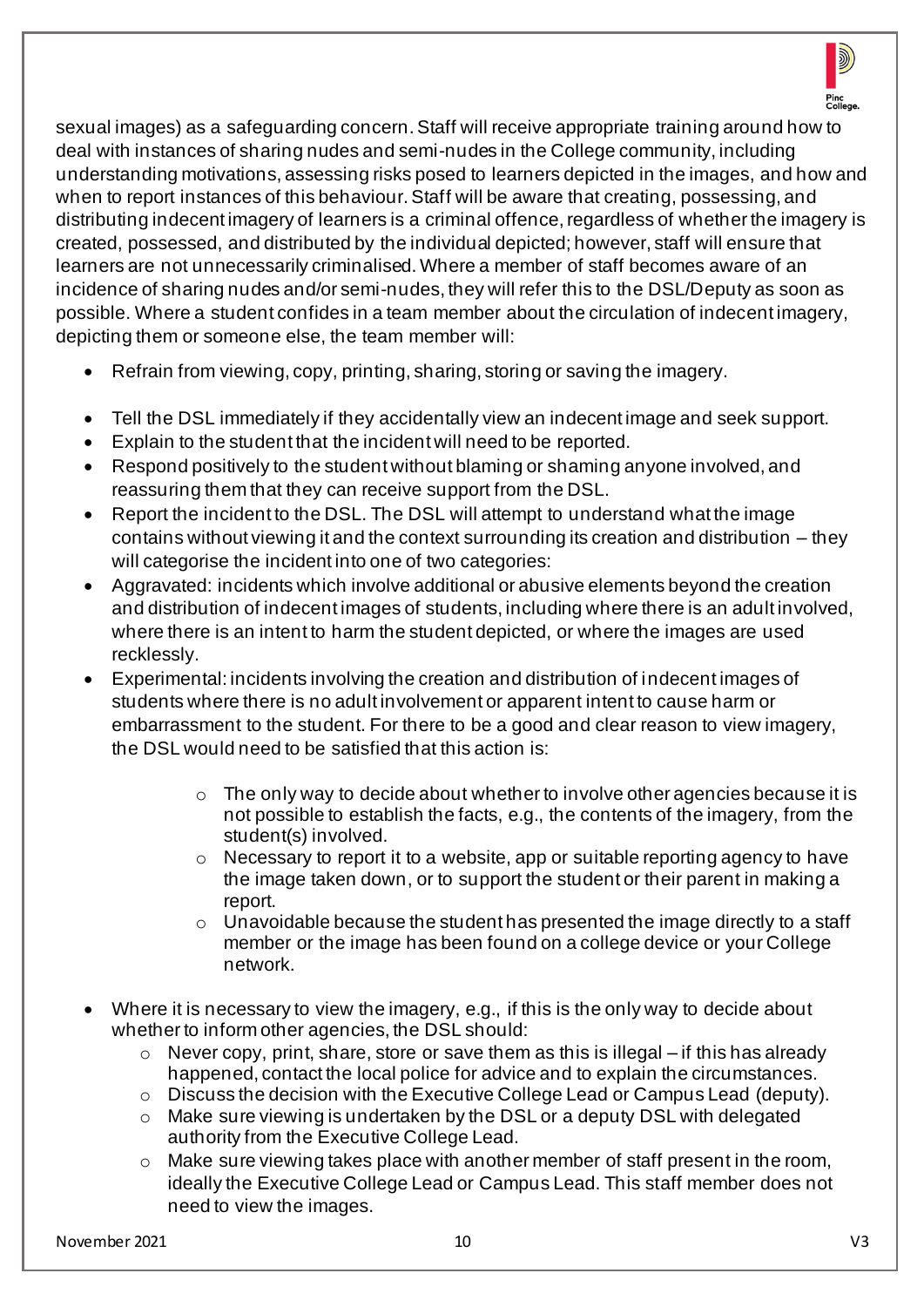

- $\circ$  Wherever possible, make sure viewing takes place on the college premises, ideally in the Executive College Lead's office or Campus Lead's office.
- o Make sure, wherever possible, that they are viewed by a staff member of the same sex as the student in the images.

Record how and why the decision was made to view the imagery in the safeguarding records, including who was present, why the nudes or semi-nudes were viewed and any subsequent actions. Where the incident is categorised as 'aggravated', the situation will be managed in line with the college's Peer-on-peer Abuse Policy.

Where the incident is categorised as 'experimental', the learners involved are supported to understand the implications of sharing indecent imagery and to move forward from the incident. Where there is reason to believe that indecent imagery being circulated will cause harm to a learner, the DSL escalates the incident to Adult Social Services. Where indecent imagery of a learner has been shared publicly, the DSL will work with the learner to report imagery to sites on which it has been shared and will reassure them of the support available.

Specific Safeguarding issues also include the following:

- bullying including cyber-bullying
- children missing education
- child missing from home or care
- child sexual exploitation (CSE)
- domestic violence
- drugs
- fabricated or induced illness
- Faith abuse
- gangs and youth violence
- gender-based violence/violence against women and girls (VAWG)
- hate crimes
- mental health
- missing children and adults
- private fostering
- preventing radicalisation
- relationship abuse
- trafficking
- peer-on-peer abuse
- stalking

## **SELF HARM**

Self-harm is when someone intentionally causes damage to their own body or health.

Most people would associate this with people cutting themselves with a sharp object such as a razor blade, however it can also include burns, bruises and scratches. In some cases, an individual might punch a wall or bang their head against it, pull out their own hair or intentionally cause a fall and/or break their own bones. Eating disorders or drug/alcohol abuse can also fall under the category of self-harm.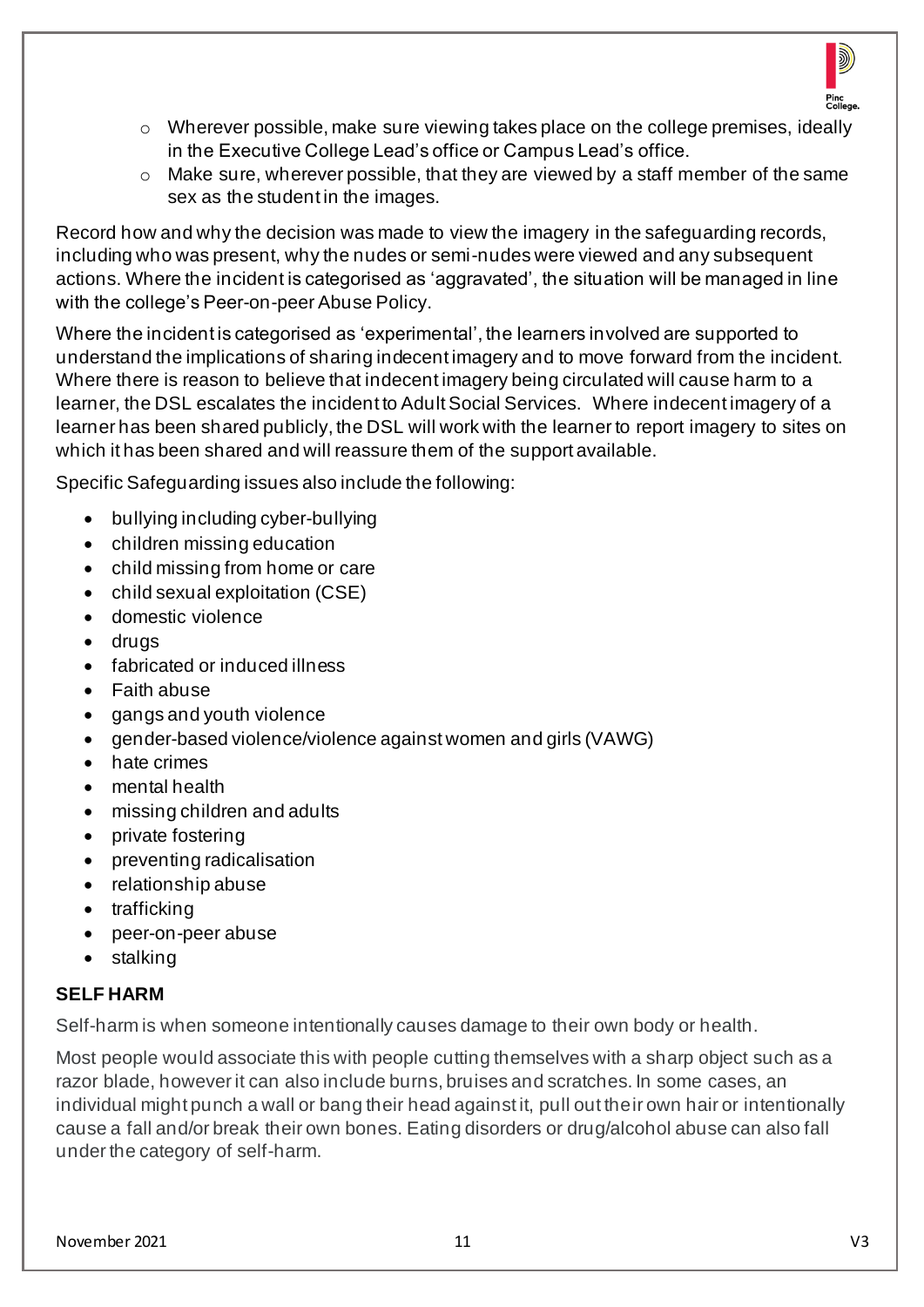

There are no fixed rules about why people self-harm. For some people, it can be linked to specific experiences and be a way of dealing with something that is happening now or that happened in the past.

Difficult experiences can cause someone to self-harm. Common causes include:

- **Bullying**
- Sexual, physical, domestic or emotional abuse
- Relationships
- Stress related to attendance at college and exams
- Bereavement
- Illness
- Confusion about feelings and sexuality

Self-harm can become a habit or addiction and can escalate in an attempt to increase the "rush" felt by doing it.

If you are approached by someone wanting to talk about their self-harming, the situation will require very careful handling. If they are made to feel ashamed or stupid for self-harming it could increase the likelihood of them doing it again.

This includes having injuries treated immediately and without blame. For younger people, hospitals should be able to offer a consultation with a member of the [Child and Adolescent Mental](http://www.youngminds.org.uk/for_parents/services_children_young_people/camhs/what_are_cahms)  [Heath Service \(CAMHS\)](http://www.youngminds.org.uk/for_parents/services_children_young_people/camhs/what_are_cahms) team.

If you have concerns regarding a student that you think is self-harming discuss your concerns with the DSL or Campus Lead (Deputy DSL).

# **ON-LINE SAFETY**

The College will endeavour to both filter all internet use to ensure and maintain the safety of its team and students.

Team members and students must have read the Distance Learning and E-Safety Policy and the ICT Acceptable Use Policy.

# **DISTANCE LEARNING and ACCEPTABLE CONTACT ON SOCIAL MEDIA**

The usual operational practice of the College involves students attending a campus or work placement to undertake and complete their study programme.

However, there may be times when it is not possible for a student to attend their campus, such as:

- A period of significant anxiety or mental ill health
- Public transport strikes
- Illness

Where an illness or episode of anxiety or mental ill health mean that it would not be possible to participate in education and training, the student or their parent/carer should report their absence to their campus via the campus landline or College mobile.

In some circumstances, the student will not be able to leave their house but will be able to participate in an online lesson or tutorial. On enrolment with the College, all students are required to sign a consent form confirming they are happy to participate in on -line lessons. Where students are under the age of 19, their parent/carer is also required to sign the consent form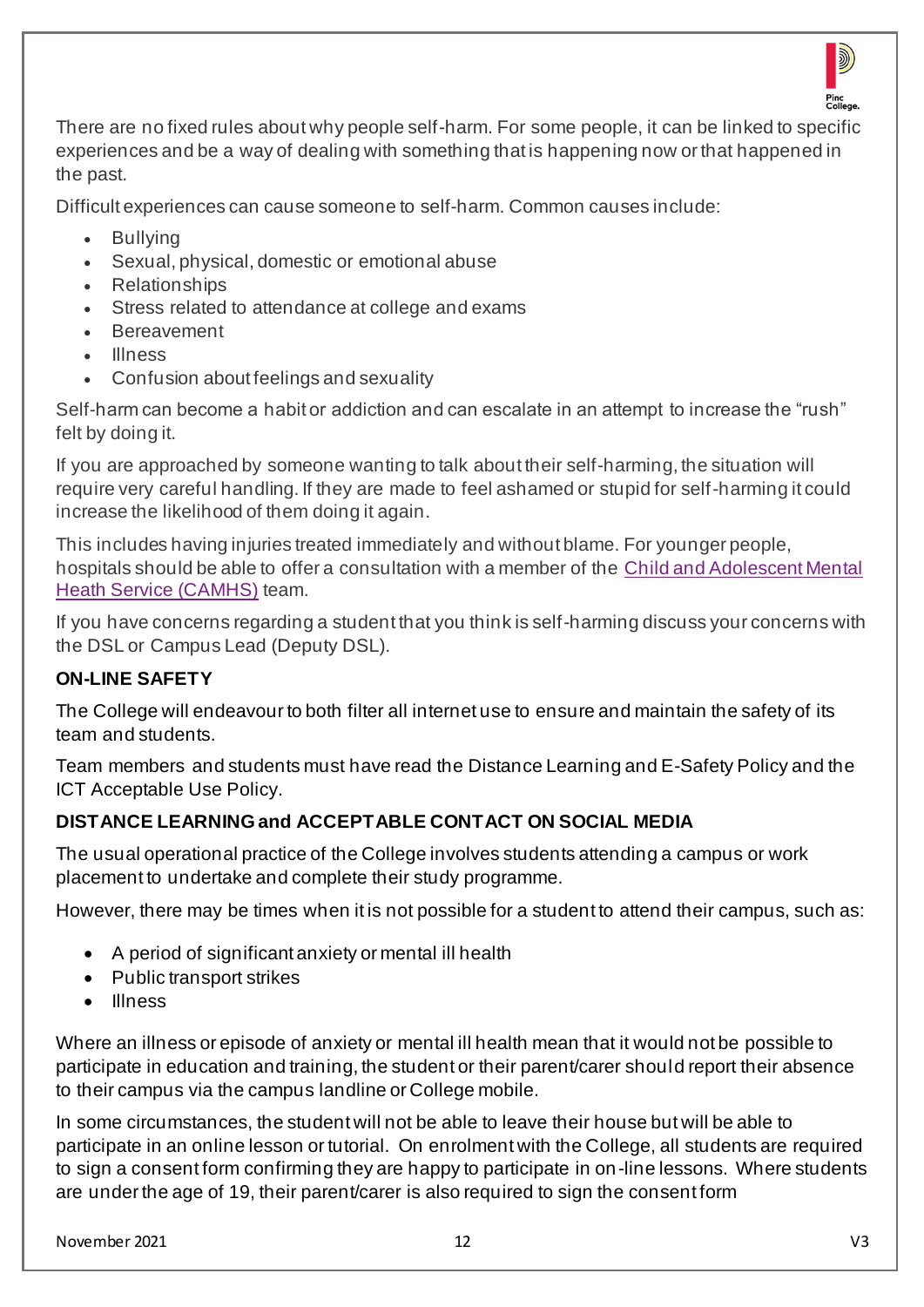

## **PASTORAL CARE**

There may be times when it is necessary for a member of the team to contact a student when they are absent from College. This may be when an absence has not been reported or when a student is away for a period of time due to illness or an episode of anxiety and mental ill health.

It may also be necessary to visit a student at their home to carry out an initial assessment, prior to College enrolment, where a young person has extreme anxiety.

All calls to a parent/carer or a student should be made during College hours and from either the College landline or the College mobile phone.

Members of the team making pastoral calls must set key boundaries, including a time limit, and giving an endpoint to the call. Notes of actions will be to seek further advice rather than offering direct support. Always stick to the agreed timescales of the calls e.g. weekly calls.

Where the student is aged 16-18 the first point of contact must always be with their parent or carer. If, following the conversation, the team member has concerns, they should make a record of the call and the DSL should be contacted to determine a way forward.

If no contact can be made with the parent/carer or the student, then a risk assessment must be carried out. If other agencies and services are involved with the studen t, the College should contact them to ensure a triangulated holistic approach to safeguarding is carried out. This may result in a co-ordinated home visit/well-being check, taking place on the third consecutive day of absence. Safeguarding protocols must be followed at all times.

## **ROLES AND RESPONSIBILITIES**

#### *Board of Governors*

The Board of Governors (the Board) instruct the Campus Lead to:

- ensure there is an effective Safeguarding Policy in place
- provide a safe environment for young people and adults at risk of harm
- identify those that are suffering, or are likely to suffer significant harm or who are at risk of radicalisation
- ensure appropriate IT filters and monitoring systems are in place to ensure online safety
- ensure disclosures of potential abuse are reported appropriately
- have a system for identifying concerns in relation to abuse of children and adults at risk of harm and effective methods of responding to disclosures
- refer concerns to appropriate referral agents within social care
- work effectively with others as required by Keeping Children Safe in Education 2021
- listen to the voice of the student and always act in the interest of the student
- ensure appropriate safeguarding responses for students who go missing from College
- understand that additional barriers can exist for students with special educational needs (SEN) and disabilities when recognising abuse and neglect in this group.

The Board will approve and annually review policies and procedures. They will receive termly safeguarding reports to:

• maintain awareness of progress across the College and/or issues relating to the welfare of young people and adults at risk of harm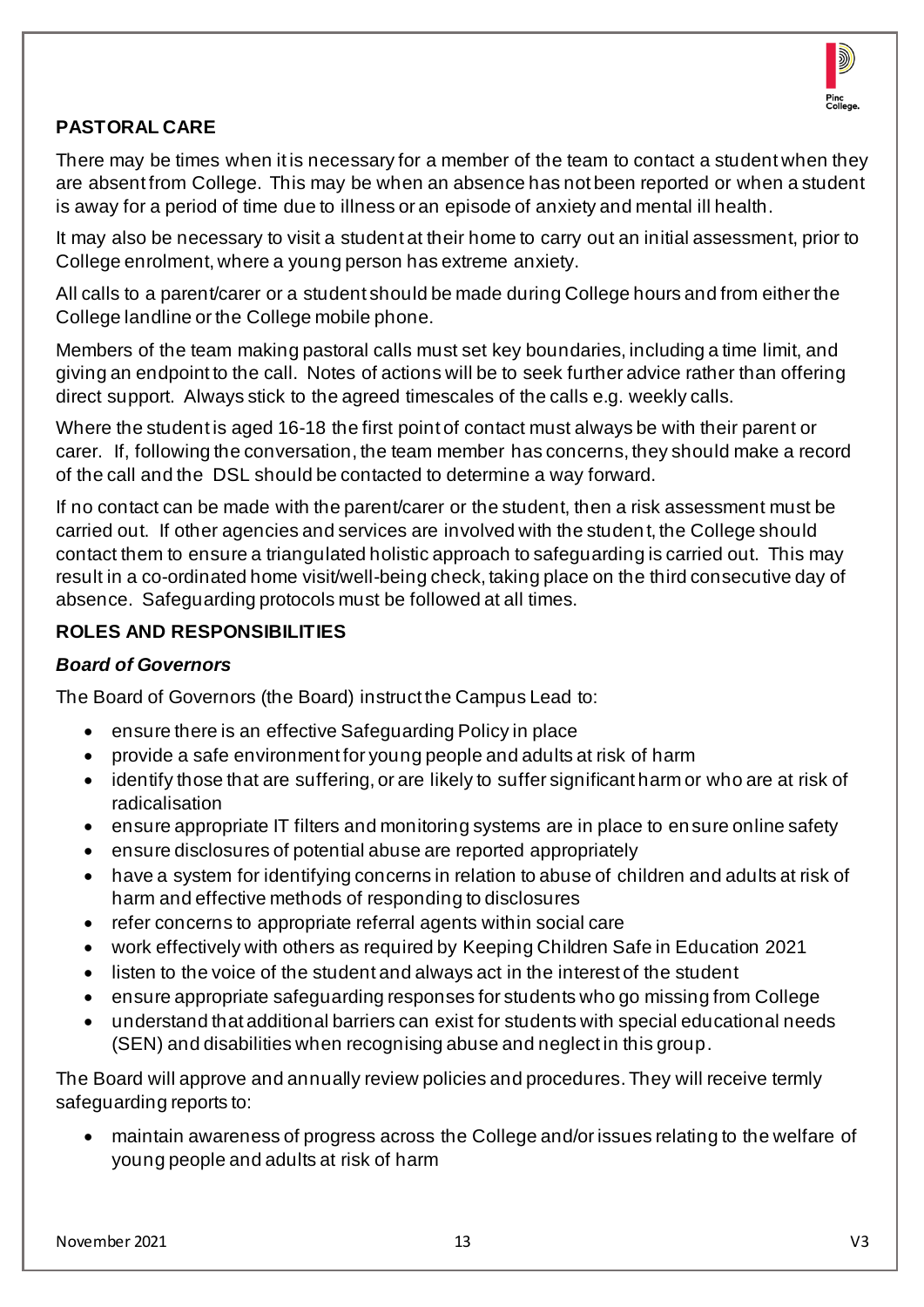

- be reassured by the DSL that systems are in place and are effective in relation to the identification of young people and adults at risk of harm, and procedures for reporting concerns are widely known
- ensure effective procedures for reporting and dealing with allegations of abuse by members of the team or others who come into contact with students are in place including referral to the relevant Local Authority Designated Officer (LADO) for each campus location
- ensure safe recruitment of team members
- ensure all of the team are appropriately trained to discharge their duties in relation to safeguarding and Prevent
- ensure procedures are in place to make referrals to the Disclosure and Barring Services (DBS) if a person in regulated activity has been dismissed or removed due to safeguarding concerns or would have been if they had not resigned.

The Board will ensure there is a dedicated member of the Board with safeguarding responsibility.

In developing policies and procedures, the Board will take account of guidance issued by the Department for Education, OFSTED and other relevant bodies and groups. The College recognises its duty under the Counterterrorism and Security Act (2015) to have due regard to the need to prevent people from being drawn into terrorism.

## *Designated Safeguarding Lead*

The DSL will ensure appropriate and robust systems are in place that will co-ordinate reporting, monitoring, referral, and support procedures. The DSL has a key duty for raising awareness across all of the team of issues relating to the welfare of young people and adults at risk studying within the College. The DSL will undertake relevant safeguarding training, including inter-agency working. The DSL will receive refresher training every two years and keep updated annually on safeguarding information and knowledge.

The DSL is responsible for

- overseeing the referral of cases of suspected abuse or allegations to the relevant investigating agencies
- providing advice and support to other team members on issues relating to safeguarding
- providing all of the College team with regular updates on safeguarding at least annually
- maintaining a proper record of any child protection referral, complaint, or concern (even where that concern does not lead to a referral)
- ensuring Safeguarding Policy is updated and reviewed annually and approved by the Board
- ensuring that parents/carers are aware of the College's Safeguarding Policy on induction
- developing effective working relationships with other agencies: Police, Social Services, Health Authority and Safeguarding Partners: local authorities and clinical commissioning groups,
- liaising with partner agencies offering placements to students
- ensuring that team members who are liaising with employers and training organisations that receive students from the College on placements put appropriate risk assessments and safeguards in place
- ensuring safe recruitment practices by implementing enhanced checks on all new and existing team members in accordance with the DBS, obtaining references and recruitment in accordance with DfE guidance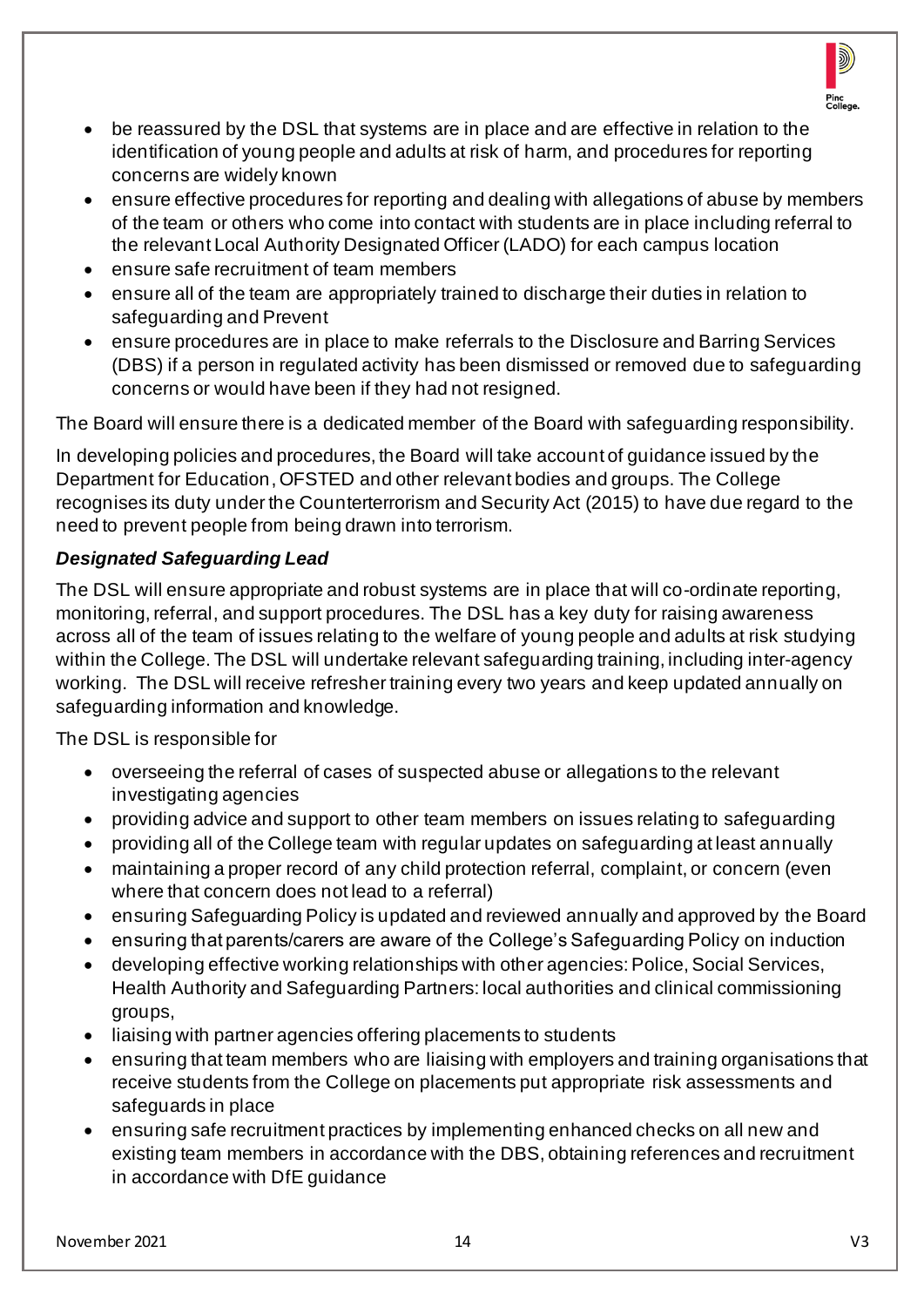

- providing tutorial or other curriculum, learning or pastoral support. The curriculum (both formal and informal) will be used to help students develop self-esteem and resilience
- ensuring all of the team receive basic training in Safeguarding and Prevent issues appropriate to their roles and are aware of the College safeguarding procedures
- ensuring that the College consults with the LADO regarding allegations against any member of the College team
- ensuring Health and Safety procedures are in place for students, including off site
- providing termly safeguarding reports to the Board.

# *College Team: Duty of Care*

Members of the College team are accountable for the way in which they exercise authority, manage risk, use resources, and actively protect students from discrimination and avoidable harm. Staff should develop respectful, caring, and professional relationships between all members of the College community. Team behaviour should demonstrate integrity, maturity and good judgement and comply with the College Team Code of Conduct at all times.

## *Wearing of ID Passes*

All of the College team, students and visitors must visibly wear ID badges on site.

# **PROCEDURE**

If you have any concerns about the health and safety of a student at this college or feel that something may be troubling them, you should share this information with the DSL or Campus Lead straight away.

However, if you think the matter is very serious and may be related to a student protection concem, where the student has been harmed or is at risk of harm e.g. physical, sexual, emotional abuse or neglect, you must talk to the DSL or Campus Lead immediately. Do not delay. If you are unable to contact them, you can ask the college office staff to find them and ask them to speak to you straight away about a confidential and urgent matter.

As well as the verbal contact, immediately after raising a concern, staff must also make a detailed written account of what they have seen or heard. The recording must be a clear, precise, factual account of the observations. The member of staff must record information regarding the concems on the same day on a College Safeguarding Disclosure Form – see the section on record keeping below. The member of staff or volunteer who noted and raised the concern is known as the alerter; adult social care or the police may wish to speak to the alerter at some point.

**The keeping of accurate and prompt records is fundamental to effective safeguarding and all staff and volunteers have a responsibility to ensure all concerns are recorded appropriately. This requires those who raise concerns to make a written record, wherever possible, within two hours of raising any concerns.** 

This record of raising a concern should include;

- who they have concerns about (name of child or adult at risk)
- In the view of the staff member does the child or adult at risk have the capacity to understand the concerns and that they may have been abused
- What has been shared with the child or adult at risk about the concerns and what response have they made
- If the child or adult at risk has capacity to understand the involvement of other agencies, what have they said about this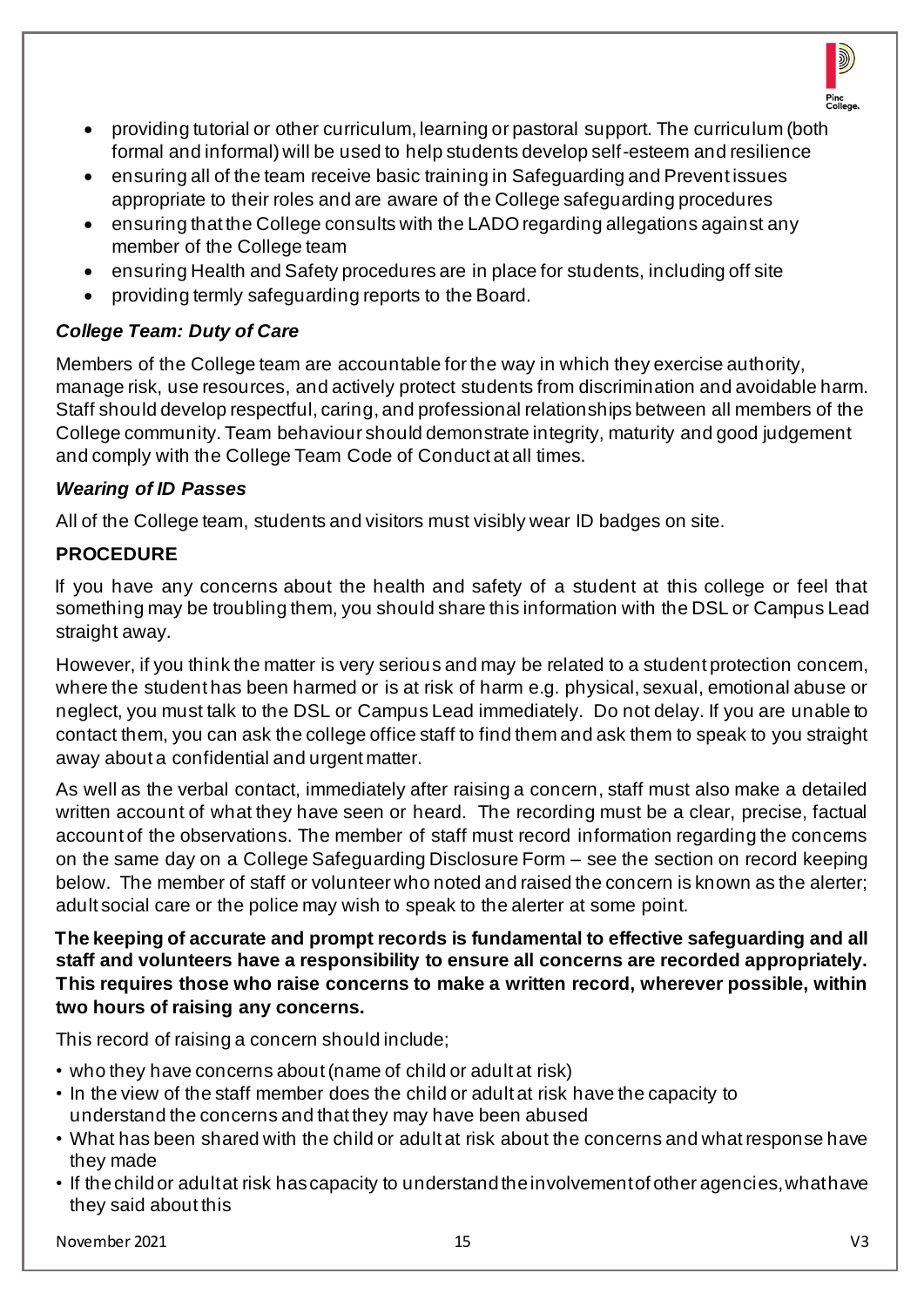

- Date and time, they are making the record
- Date and time the incident occurred (if this is known)
- What was observed, heard, or noted that led to the concern being raised
- Source of information (if the concern was not directly observed i.e., a parent informs a member of staff that he/ she has seen abuse indicators)
- Behavioural observations (noting that this is one of the most likely ways in which a member of staff is likely to note concerns)
- If a child or adult at risk has made an allegation, then what was said
- Which senior manager within the college has it been reported to (in line with these procedures) and what initial actions were agreed
- This record must be signed and time/dated by the person making the recording and the DSL/Campus Lead.

#### **ALLEGATIONS AGAINST TEAM MEMBERS**

If you have concerns about a member of the College team, or an allegation is made about a team member posing a risk of harm to students, speak to the DSL.

If the concerns/allegations are about the DSL, speak to the Executive College Lead or the Governor with overall responsibility for Safeguarding. The College will consult with the LADO regarding allegations against team members. This is to consider the nature, content and context of the allegation and agree a course of action, including whether further enquiries are necessary to enable a decision on how to proceed, and whether it is necessary to involve the police and/or children's social care services.

#### *Where an allegation is about the DSL, the Executive College Lead and/or Governor and not the DSL, will carry out the actions below.*

The DSL will inform the accused individual that there are concerns or allegations and of the likely course of action as soon as possible after speaking to the LADO (and the police or children's social care services, where necessary).

Where the police and/or social care services are involved, the DSL will only share such information with the individual as has been agreed with those agencies. The DSL will liaise with the LADO, police, and/or social care to carefully consider whether suspension of the individual from contact with students at the College is required or whether alternative arrangements can be put in place. Advice will be sought from the LADO, police and/or children's social care services, as appropriate. If immediate suspension is considered necessary, the rational for this will be agreed by the DSL. The record will include information about the alternatives to suspension that have been considered, and why they were rejected. Written confirmation of the suspension will be provided to the individual facing the allegation or concern within 1 working day, and the individual will be given a named contact at the College and their contact details.

If it is agreed by the LADO, police, or social care that no further action is to be taken in regard to the subject of the allegation or concern, the DSL will record this decision and the justification for it and agree with the LADO what information should be put in writing to the individual and by whom, as well as what action should follow both in respect of the individual and those who made the initial allegation.

If it is decided that further action is needed, The DSL will take steps as agreed with the LADO to initiate the appropriate action in the College and/or liaise with the police and/or social care services as appropriate.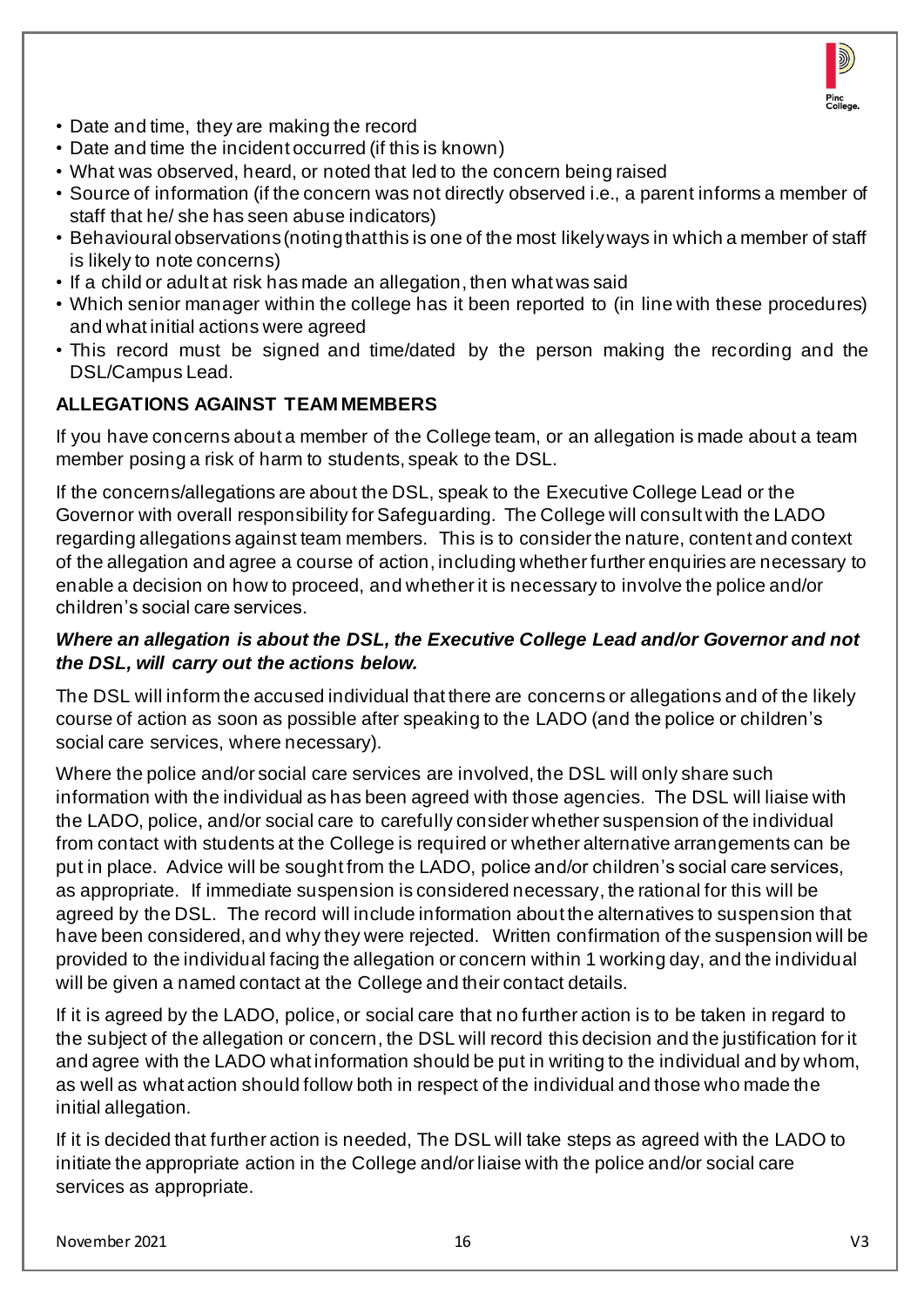

Relevant support will be provided for the individual facing the allegation or concern, including appointing a named representative to keep them informed of the progress of the case and considering what other support is appropriate.

The DSL will inform the parents or carers of the student involved about the allegation as soon as possible if they do not already know (following agreement with social care services and/or the police, if applicable).

The DSL will also inform the parents or carers of the requirement to maintain confidentiality about any allegations made against a team member while investigations are ongoing.

Any parent or carer who wishes to have the confidentiality restrictions removed in respect of a member of a team member will be advised to seek legal advice.

The DSL will keep the parents or carers of the student involved informed of the progress of the case and the outcome, where there is not a criminal prosecution, including the outcome of any disciplinary process (in confidence).

## **NOTIFYING DBS IF THE ABUSE RELATES TO A MEMBER OF STAFF**

The College will refer to the DBS, anyone who has harmed a child or adult at risk or poses a risk of harm to a child or adult at risk , or if there is reason to believe the member of staff has committed an offence and has been removed from working in regulated activity. The duty will also apply in circumstances where an individual is deployed to another area of work that is not in regulated activity or they are suspended.

## **CONFIDENTIALITY**

Confidentiality and trust should be maintained as far as possible, but team members must act on the basis that the safety of the student is the overriding concern. The degree of confidentiality will be governed by the need to protect the student. The student must be informed at the earliest possible stage of the disclosure that the information will be passed on. Discussions of the case must only be with the appropriate member of the team and any discussion must be private and shared on a need to know basis. Fears about sharing information must not be allowed to stand in the way of the need to promote the welfare and protect the safety of students. The College Is committed to protecting the rights and privacy of individuals, including students, the team and others, in accordance with the General Data Protection Regulations (GDPR) set out in the Data Protection Act 2018 that allows for disclosure of personal data where this is necessary to protect the vital interests of students. Please refer to the College suite of data policies.

#### **SAFEGUARDING RECORDING**

All safeguarding concerns are either identified by, or referred through to, the DSL by members of the team, students, (either self-referring or bringing concerns about peers), parents/carers, employers, or volunteers.

The DSL will investigate all concerns and allegations, make a judgement on next steps and then refer on to the appropriate agency.

The DSL will take advice from the Governor responsible for Safeguarding or, where appropriate, the entire Board.

All cases are recorded on a College Safeguarding Disclosure form which is uploaded to the central register and the student file. Any hard copy documentation is stored securely in a locked cabinet

November 2021 17 V3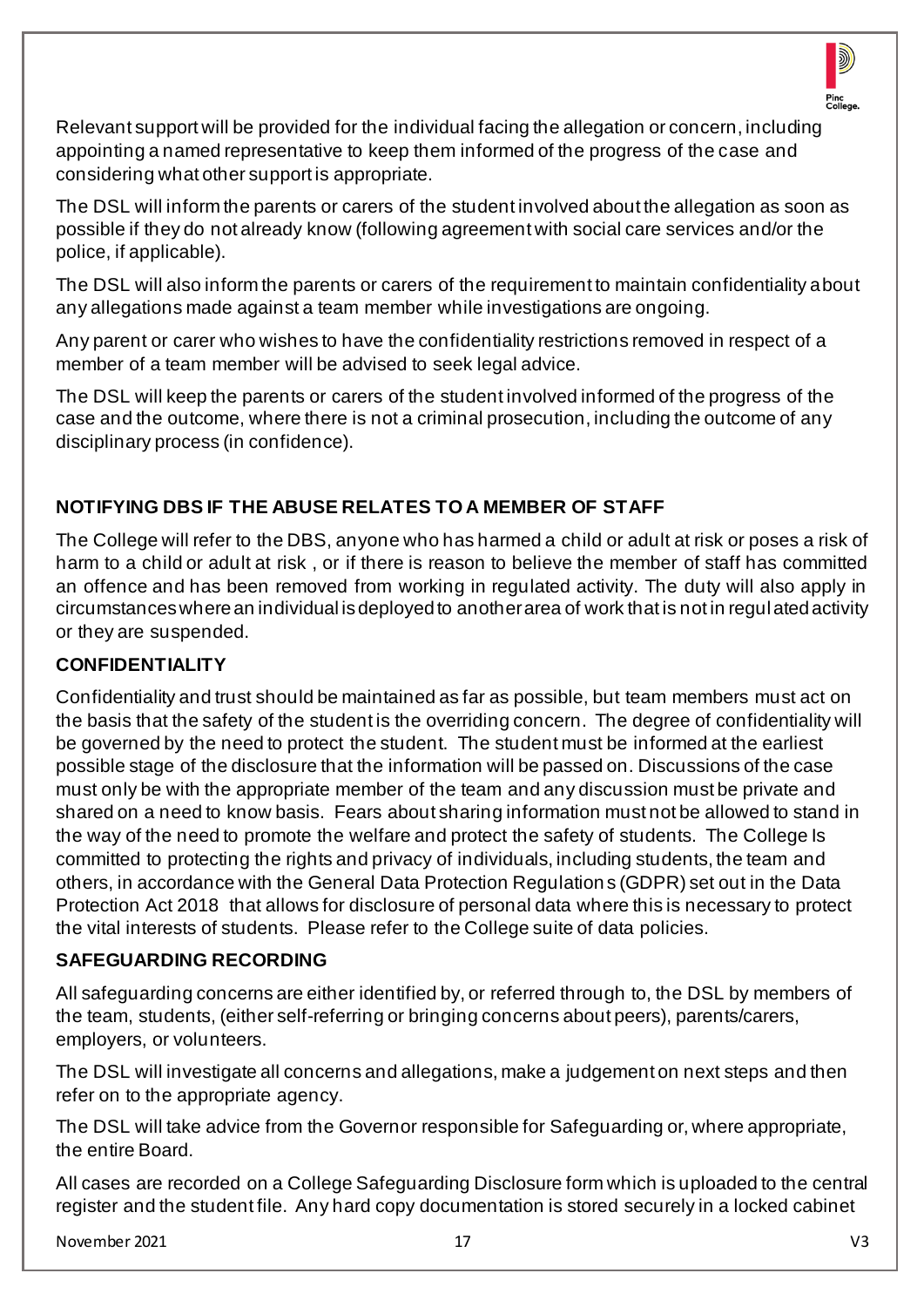

and cannot be taken off site without the express written permission of the DSL. . Access to these records will be strictly limited on a need to know basis and controlled by the Alerting Managers (Safeguarding Leads) and the chair of governors.

Termly and annual Safeguarding Reports are provided to the Board with detailed analysis of safeguarding disclosures which feeds into planning for training needs and preventative work with students. The annual report will also include a review of the current safeguarding policy and procedures.

## **PARTNERSHIP AND INFORMATION SHARING**

New safeguarding partners arrangements were put in place in September 2019. The College will work in conjunction with the three local safeguarding partners (the local authority, the clinical commissioning group and the Chief Officer of Police), together with appropriate relevant agencies to ensure information is passed appropriately where there are safeguarding concerns and information sharing protocols are well established.

The Government's information sharing advice for safeguarding practitioners includes 7 'golden rules' for sharing information and is used by the College to support members of the team who have to make decisions about sharing information. Information Sharing: Advice for Practitioners Providing Safeguarding Services to Children, Young People, Parents and Carers, supports team members who must make decisions about sharing information.

The Counter-Terrorism and Securities Act (2015) places additional responsibilities on Further

Education Colleges to include working with multi-agencies as part of the Channel process. Although not a Further Education College, we agree to abide by these processes.

## **CONTACT DETAILS**

## *Executive College Lead*

Lisa Alberti – 07984 780551

*Designated Safeguarding Lead*

Gemma Stewart - 07494 034164

## *Deputy Safeguarding Leads*

Manchester (MM) - Sara Bradbury 07538 594934

Macclesfield (HC) -Vanessa Robinson 07538 594992

Salford (SA) -Anna Goodwin 07498 590405

Rochdale (TS) - Leona Armstrong 07538 594930

Bolton (BM)- Helen Shanta is 07535 688148

| <b>Version Number</b>                  | Three        |    |
|----------------------------------------|--------------|----|
| SLT Member Responsible for This Policy | Lisa Alberti |    |
| November 2021                          | 18           | V3 |